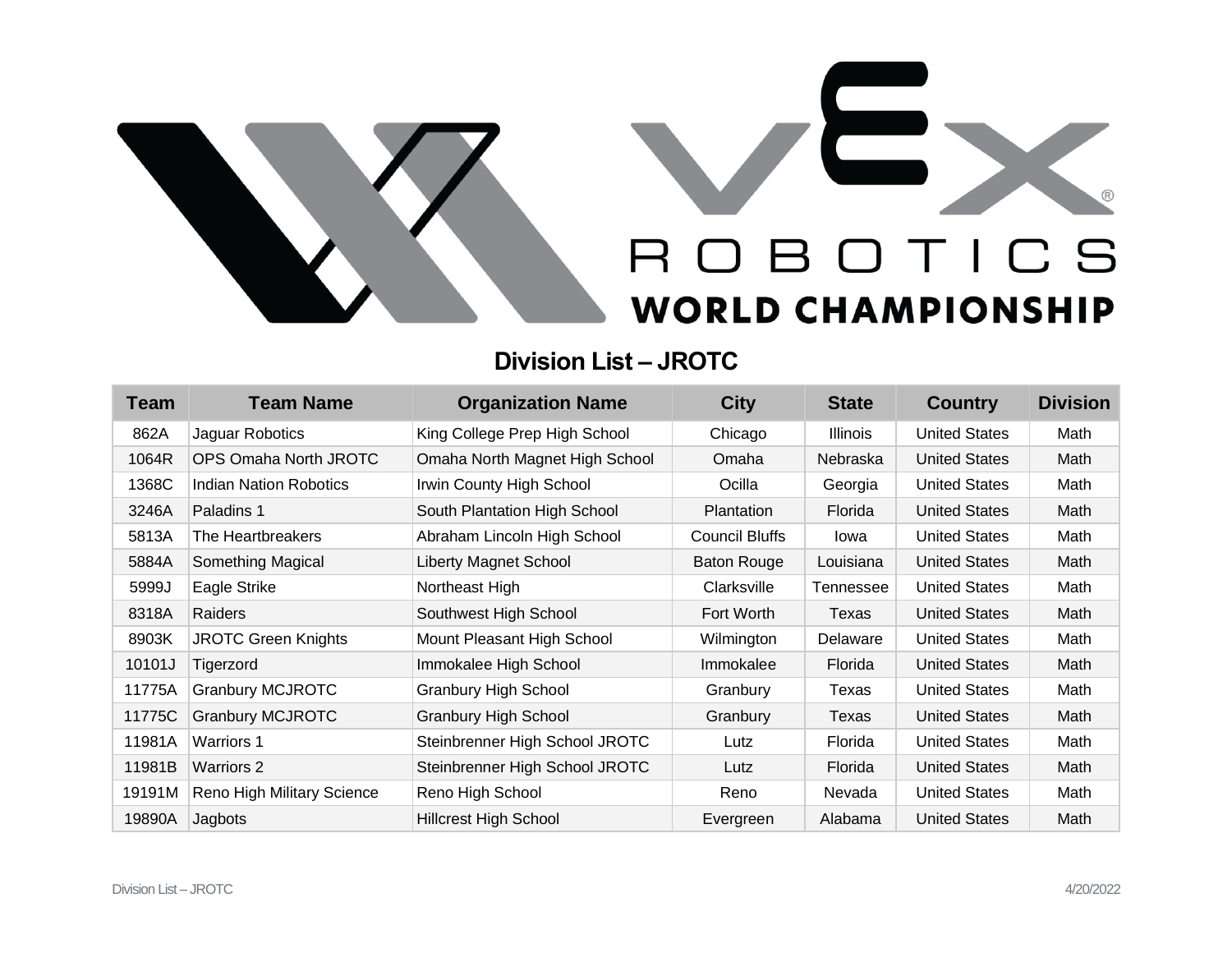| <b>Team</b> | <b>Team Name</b>                          | <b>Organization Name</b>          | <b>City</b>        | <b>State</b>     | <b>Country</b>       | <b>Division</b> |
|-------------|-------------------------------------------|-----------------------------------|--------------------|------------------|----------------------|-----------------|
| 23107A      | Punabots                                  | Punahou School                    | Honolulu           | Hawaii           | <b>United States</b> | Math            |
| 23572A      | Liberty JROTC                             | <b>Liberty Magnet School</b>      | <b>Baton Rouge</b> | Louisiana        | <b>United States</b> | Math            |
| 23572B      | Liberty JROTC                             | <b>Liberty Magnet School</b>      | <b>Baton Rouge</b> | Louisiana        | <b>United States</b> | Math            |
| 24737A      | <b>Atlantic Eagles</b>                    | <b>Atlantic High School</b>       | Delray Beach       | Florida          | <b>United States</b> | Math            |
| 24737B      | <b>Atlantic Eagles</b>                    | <b>Atlantic High School</b>       | Delray Beach       | Florida          | <b>United States</b> | Math            |
| 33112A      | Robo Rangers - A                          | Concordia Lutheran High School    | Ft Wayne           | Indiana          | <b>United States</b> | Math            |
| 33112B      | Robo Rangers - B                          | Concordia Lutheran High School    | Ft Wayne           | Indiana          | <b>United States</b> | Math            |
| 33112C      | Robo Rangers - C                          | Concordia Lutheran High School    | Ft Wayne           | Indiana          | <b>United States</b> | Math            |
| 33458A      | Jupiter High School JROTC                 | Jupiter High School               | Jupiter            | Florida          | <b>United States</b> | Math            |
| 33458D      | <b>JROTC Robotics</b>                     | Jupiter High School               | Jupiter            | Florida          | <b>United States</b> | Math            |
| 35884A      | Holmes County - Gold                      | <b>Holmes County High School</b>  | <b>Bonifay</b>     | Florida          | <b>United States</b> | Math            |
| 35884B      | Holmes County - Blue                      | <b>Holmes County High School</b>  | <b>Bonifay</b>     | Florida          | <b>United States</b> | Math            |
| 36730A      | <b>Highlander Battalion Robotics</b>      | Huntington High School            | Huntington         | West<br>Virginia | <b>United States</b> | Math            |
| 36730B      | <b>Highlander Battalion Robotics</b>      | Huntington High School            | Huntington         | West<br>Virginia | <b>United States</b> | Math            |
| 36730C      | <b>Highlander Battalion Robotics</b>      | Huntington High School            | Huntington         | West<br>Virginia | <b>United States</b> | Math            |
| 41829A      | <b>Raider Robotics</b>                    | Riverdale High School             | Fort Myers         | Florida          | <b>United States</b> | Math            |
| 41829B      | <b>Raider Robotics</b>                    | Riverdale High School             | Fort Myers         | Florida          | <b>United States</b> | Math            |
| 41829C      | <b>Raider Robotics</b>                    | Riverdale High School             | Fort Myers         | Florida          | <b>United States</b> | Math            |
| 42502B      | <b>Blount Team 2</b>                      | Mattie T Blount High School       | Eight Mile         | Alabama          | <b>United States</b> | Math            |
| 42502E      | LeFlore Team 1                            | John L Leflore Magnet School      | Mobile             | Alabama          | <b>United States</b> | Math            |
| 42502F      | LeFlore Team 2                            | John L Leflore Magnet School      | Mobile             | Alabama          | <b>United States</b> | Math            |
| 42502G      | Murphy Team 1                             | Murphy High School                | Mobile             | Alabama          | <b>United States</b> | Math            |
| 42700E      | <b>Crusaders E</b>                        | Saint Louis School                | Honolulu           | Hawaii           | <b>United States</b> | Math            |
| 42786A      | <b>Mustang Robotics</b>                   | Franklin D. Roosevelt High School | <b>Dallas</b>      | Texas            | <b>United States</b> | Math            |
| 43286A      | Mesa Ridge High School -<br><b>NJROTC</b> | Mesa Ridge High School            | Colorado Springs   | Colorado         | <b>United States</b> | Math            |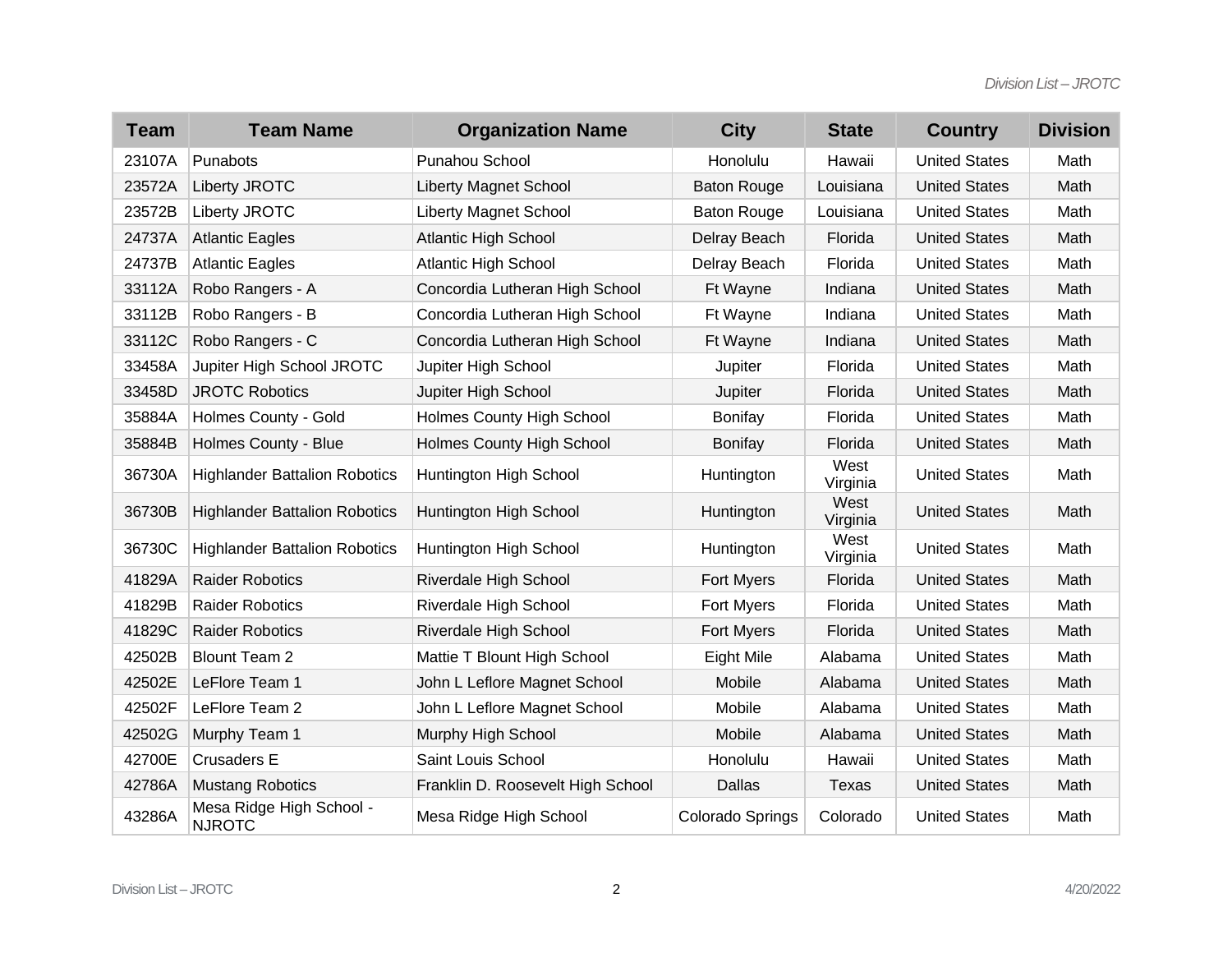| <b>Team</b> | <b>Team Name</b>                        | <b>Organization Name</b>        | <b>City</b>        | <b>State</b>     | <b>Country</b>       | <b>Division</b> |
|-------------|-----------------------------------------|---------------------------------|--------------------|------------------|----------------------|-----------------|
| 45069A      | <b>Red Knights</b>                      | North Fort Myers High School    | North Ft Myers     | Florida          | <b>United States</b> | Math            |
| 45070A      | <b>Red Knight Engineering</b>           | North Fort Myers High School    | North Fort Myers   | Florida          | <b>United States</b> | Math            |
| 45862A      | Paschal High School                     | Paschal High School             | Fort Worth         | <b>Texas</b>     | <b>United States</b> | Math            |
| 51671A      | <b>Skeeter Battalion</b>                | Mesquite High School            | Mesquite           | Texas            | <b>United States</b> | Math            |
| 51671B      | <b>Skeeter Battalion</b>                | Mesquite High School            | Mesquite           | Texas            | <b>United States</b> | Math            |
| 55139A      | <b>Panther Force</b>                    | Cypress Lake High School        | Fort Myers         | Florida          | <b>United States</b> | Math            |
| 55139B      | <b>Panther Force</b>                    | <b>Cypress Lake High School</b> | Fort Myers         | Florida          | <b>United States</b> | Math            |
| 57249A      | <b>Raptor Robotics</b>                  | Ravenwood High School           | <b>Brentwood</b>   | <b>Tennessee</b> | <b>United States</b> | Math            |
| 57346A      | Kings Robotics A                        | The King's Academy              | Woodstock          | Georgia          | <b>United States</b> | Math            |
| 61580B      | Red Hawks 2                             | Creek Wood High School          | Charlotte          | <b>Tennessee</b> | <b>United States</b> | Math            |
| 65714A      | Screamin' Eagles                        | Nixa High School JROTC          | <b>NIXA</b>        | Missouri         | <b>United States</b> | Math            |
| 65714X      | Screamin' Eagles                        | Nixa High School JROTC          | <b>NIXA</b>        | Missouri         | <b>United States</b> | Math            |
| 66875A      | Robo Pirates JROTC                      | Poteet High School              | Mesquite           | Texas            | <b>United States</b> | Math            |
| 69537X      | 6th Brigade Reapers                     | <b>APS JROTC Foundation</b>     | Atlanta            | Georgia          | <b>United States</b> | Math            |
| 75149A      | <b>Wranglers Battalion</b>              | West Mesquite High School       | Mesquite           | Texas            | <b>United States</b> | Math            |
| 75149B      | <b>Wranglers Battalion</b>              | West Mesquite High School       | Mesquite           | Texas            | <b>United States</b> | Math            |
| 75149C      | Lady Wranglers                          | West Mesquite High School       | Mesquite           | <b>Texas</b>     | <b>United States</b> | Math            |
| 75150A      | North Mesquite JROTC                    | North Mesquite High School      | Mesquite           | Texas            | <b>United States</b> | Math            |
| 75150B      | North Mesquite JROTC Team<br>2          | North Mesquite High School      | Mesquite           | Texas            | <b>United States</b> | Math            |
| 75181A      | <b>Jaguar Battalion Robotics</b>        | Horn High School                | Mesquite           | Texas            | <b>United States</b> | Math            |
| 76009A      | Alvarado JROTC Team A                   | Alvarado High School            | Alvarado           | Texas            | <b>United States</b> | Math            |
| 76009B      | Alvarado JROTC Team A                   | Alvarado High School            | Alvarado           | Texas            | <b>United States</b> | Math            |
| 76009C      | Alvarado JROTC                          | Alvarado High School            | Alvarado           | Texas            | <b>United States</b> | Math            |
| 76009D      | Alvarado High School                    | Alvarado High School            | Alvarado           | Texas            | <b>United States</b> | Math            |
| 79608A      | Grenada Bravo Company<br><b>Bandits</b> | Grenada High                    | Grenada            | Mississippi      | <b>United States</b> | Math            |
| 81419A      | <b>ACED</b>                             | <b>Belaire High School</b>      | <b>Baton Rouge</b> | Louisiana        | <b>United States</b> | Math            |